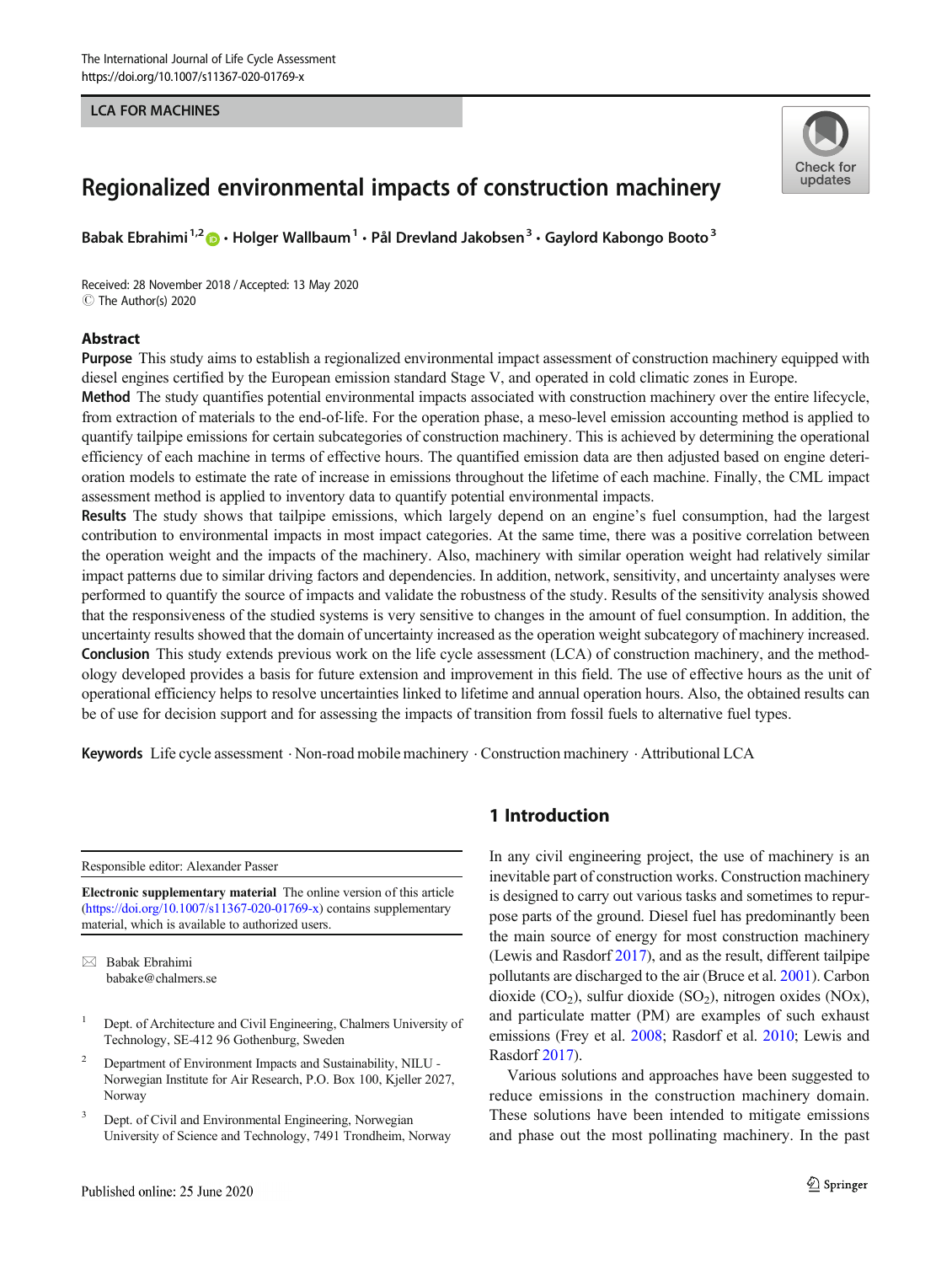few decades, a series of directives have been mandated by the European Commissions to restrict tailpipe emissions from construction machinery (EC [1997](#page-12-0), [2002,](#page-12-0) [2010\)](#page-12-0). These directives have been kept up-to-date to assist Europe in achieving its mitigation goals by highlighting maximum allowed emission levels in consecutive stages, i.e., Stage I–VI standards (Nesbit et al. [2016](#page-13-0)).

Besides the European directives and the remarkable advancements in technology, it is still in the interest of many stakeholders to measure and assess their environmental performance and to clearly see how they can fulfill their environmental goals, such as reducing the carbon emissions of their operations. In order to meet a climate mitigation target in the construction sector, a combination of measures should be conducted with respect to construction machinery. This includes setting a maximum allowed idle time, changing fuel types and blends, utilizing machinery equipped with newer technology with higher emission standards, and shifting to electric powertrain systems (Frey et al. [2008](#page-12-0); Fridstr [2013](#page-12-0); Abbasian-hosseini et al. [2016](#page-12-0); Weber and Amundsen [2016](#page-13-0)).

Alongside the interest in gaining insightful knowledge about the environmental impacts of construction machinery, different studies have been carried out to assess the performance of different types and subcategories of construction machinery, and in different setups (Lijewski et al. [2013](#page-13-0); Cao et al. [2016](#page-12-0); Lewis et al. [2017\)](#page-13-0). However, most studies have only focused on the direct emissions associated with the operation phase of the studied machinery. This focus has been chosen because of the relatively high environmental impacts during this phase compared with other lifecycle phases. This is also highlighted by the low number of life cycle assessments (LCA) focusing on construction machinery (Lee et al. [2000;](#page-13-0) Athanassiadis et al. [2002](#page-12-0); Kim et al. [2012a](#page-13-0), [b\)](#page-13-0).

Having coherent insight into the operation phase of construction machinery can indisputably enhance estimations of impacts and assist in making informed decisions. In general, there are two typical approaches to estimate emissions from the operation phase of a machine and the potential subsequent environmental impacts, namely a top-down approach and a bottom-up approach. The topdown approach simply requires two types of input data to estimate the emissions: (1) the amount and type of sold/ consumed fuel and (2) a representative emission factor for each fuel type. Several studies have used this approach (e.g., Kasibhatla et al., [2002;](#page-13-0) Wetterberg et al., [2007](#page-13-0); Becken and Patterson, [2009](#page-12-0); Helms and Lambrecht [2009](#page-12-0); Guan et al., [2012\)](#page-12-0). Due to the simplicity of this approach, the generated results are often very coarse and lack detailed information. Specifically, the results attained using a top-down approach often struggle to explain the conditions under which each subcategory of machinery are operated.

In comparison, a bottom-up approach requires additional fundamental information to estimate the performance of a machine. This may include engine speed, operation hours, torque or power, weight of machinery, engine type, fuel type, and lifetime of the equipment (Smith et al. [2000](#page-13-0); Bruce et al. [2001;](#page-12-0) Lindgren [2005](#page-13-0); Frey et al. [2008](#page-12-0); Ahn et al. [2013](#page-12-0)). In addition, there are other external parameters that explain the underlying performance of machinery, including the climatic and ground conditions, experience of drivers, land types, angle of terrain, and the density and volume of sediments being worked. While creating a bottom-up approach would increase precisions in the estimation of machinery performance during operation, this requires large sample datasets that cover all variables in order to obtain a realistic picture of the whole system.

In addition to the top-down and bottom-up approaches, a third approach has become more popular in the scientific literature (Lewis et al. [2009](#page-13-0); Hajji and Lewis [2013](#page-12-0); Fan [2017\)](#page-12-0). This "meso-level analysis" stands somewhere in between the top-down and bottom-up approaches. The meso-level analytical approach overcomes the limitations in the alternative approaches and capitalizes on their merits. In other words, the meso-level approach dealing with a medium-size system (groups of construction machinery) and explains performance within each group. Medium in a sense that the system is not bounded to individual construction machinery, as it is for a small system dealing with individual machinery, and nor to entire construction fleet (i.e., a broad system with a high level of aggregation missing resolutions). Specifically, the mesolevel approach is faster to apply than the bottom-up approach, yet is more detailed than the top-down approach. It often uses historical data combined with complementary information to estimate emissions. Such data often contain information that can help characterize the conditions under which a task was conducted, the productivity of the machine, and its operational lifetime.

This study expands the existing research on the LCA of construction machinery equipped with diesel engines. In doing so, the regionalized LCA of construction machinery was conducted and supplemented using meso-level analysis to quantify emissions associated with the operation phase of machinery in cold regions in Europe. Statistical information for subcategories of construction machinery operated in Norway is used to quantify overall impact. A life cycle inventory (LCI) for each subcategory is created following the "cradle-tograve" approach, corresponding to stages A to C in the European Standard EN 15978:2011 (CEN/TC 350 [2011\)](#page-12-0). It was necessary to consider these lifecycle stages because of continuous advancements in the LCA databases (Steubing et al. [2016](#page-13-0); Wernet et al. [2016](#page-13-0)), which could subsequently influence the relative impact among different stages. In addition, this study uses time-varying emission factors to calculate operational emissions over the lifetime of each subcategory of machinery. These time-varying emission factors show the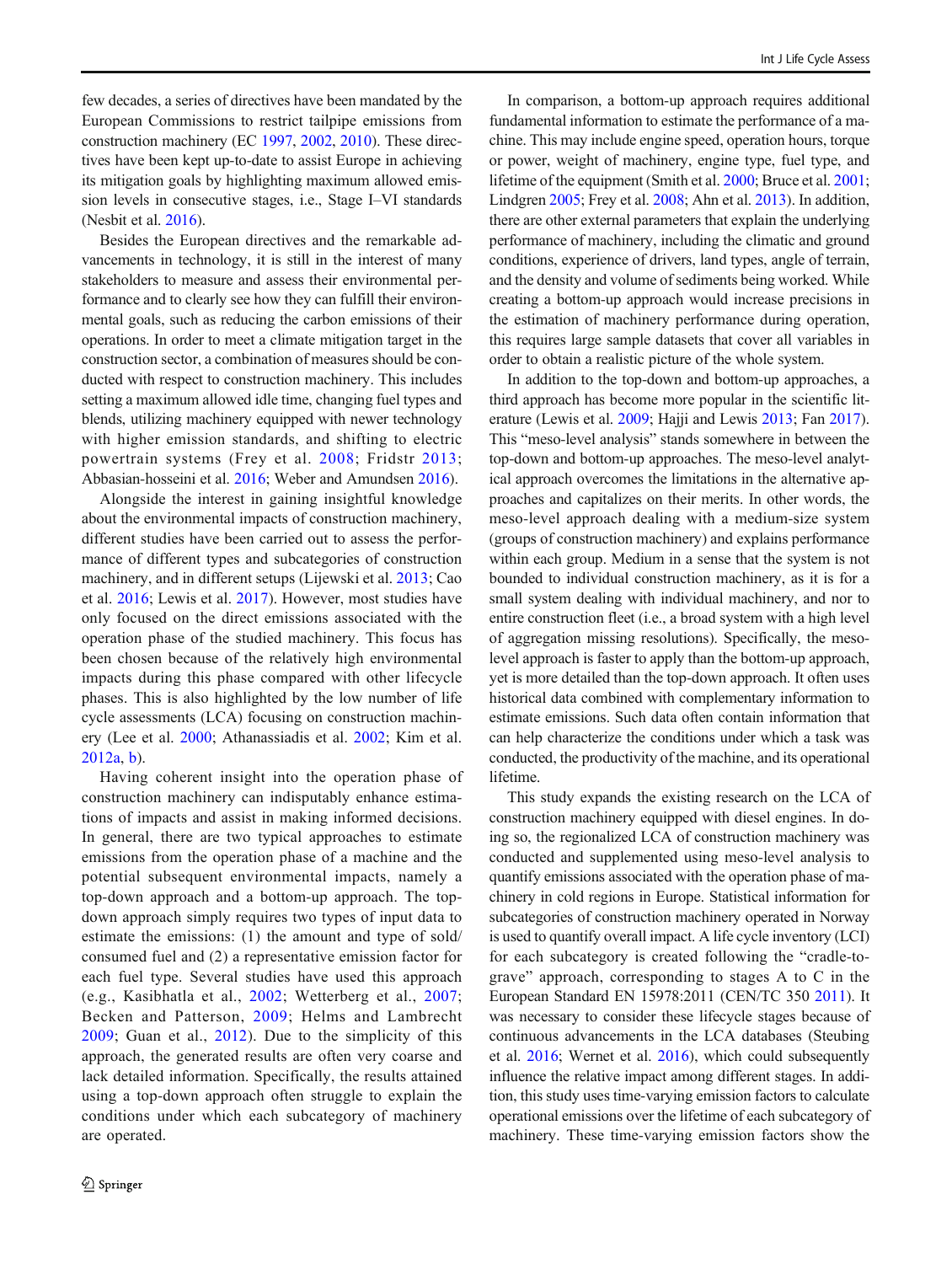<span id="page-2-0"></span>effect of engine deterioration and are quantified by fitting them to logistic distribution models. Finally, the network, sensitivity, and uncertainty of the LCA study are assessed to evaluate the root causes of impacts, and the robustness and reliability of the results.

## 2 Methodology

### 2.1 Goal, scope, and data sources

The goal of this study was to establish a regionalized attributional LCA to quantify the environmental impacts associated with construction machinery equipped with diesel engines (certified by the European emission standard Stage V) over their entire lifecycle, i.e., from cradleto-grave. The outcomes of this are considered relevant for decision-makers and LCA practitioners who would like to apply the results or the method for further development, including comparative studies and ranking different construction machinery, and including other environmental contexts.

The scope was limited to selected subcategories of construction machinery operated in Norway. The study focused on five types of construction machinery in different subcategories. The information related to the machinery was sourced from the Norwegian construction machinery database (NTNU and MEF [2016](#page-13-0)), which includes a representative performance for each subcategory. The database covers a range of historical data, dating back to the 1970s, from various construction projects in Norway.

The functional unit was one construction machine operated throughout its expected economic lifetime. The economic lifetime for each machine was measured using the unit "effective hour" (EH; see Table 1). An effective hour is a time that a machine operates efficiently, accounting for both direct and indirect productive time necessary to perform the required duties (Aune et al. [1992\)](#page-12-0).

The condition under which a machine operates often influences fuel consumption and, subsequently, tailpipe emissions. In this study, medium operation conditions were assumed for most of construction machinery listed in Table 1. In the case of wheel loaders, these were operated in well-designed and welloperated rock quarries to move blasted rock materials with a d50 of 200–250 mm.

The impact assessment in this study used the CML impact assessment method version 4.2 (Pre' [2018\)](#page-13-0), which is also recommended in European Standard 15804 for the sustainability assessment of construction work (CEN, 2013). The following impact categories were assessed in this study: abiotic depletion (AD, kg Sb eq.); fossil fuel– based abiotic depletion (ADP, MJ); acidification (AP, kg SO2 eq.); eutrophication (EP, kg PO4— eq.); freshwater aquatic ecotoxicity (FE, kg 1.4-DB eq.); global warming (GWP,  $kg CO2 eq.$ ); human toxicity (HT,  $kg 1.4-DB eq.$ ); marine aquatic ecotoxicity (ME, kg 1.4-DB eq.); ozone layer depletion (ODP, kg CFC-11 eq.); photochemical oxidation (PO, kg C2H4 eq.); and terrestrial ecotoxicity (TE, kg 1.4-DB eq.).

The LCA analysis in this study was performed using SimaPro v8.4 (SimaPro [2017](#page-13-0)) and ecoinvent database version 3.3 (ecoinvent [2016\)](#page-12-0). In addition to the ecoinvent database, other sources of information were used to modify standard

Table 1 Summary of studied construction machinery

| Machine type                                                                                   | Engine net power<br>(kW) | Operating weight<br>(ton) | Economic lifetime<br>(EH) | No. of<br>tires | Lifetime of<br>tire | Fuel efficiency<br>(l/EH)                                                 | Abbreviation of<br>machine |
|------------------------------------------------------------------------------------------------|--------------------------|---------------------------|---------------------------|-----------------|---------------------|---------------------------------------------------------------------------|----------------------------|
| Articulated                                                                                    | 220                      | 20                        | 9000                      | 6               | 1700                | 30                                                                        | AH20                       |
| hauler<br>330<br>30<br>75<br>16<br>Crawler<br>excavator<br>120<br>22<br>120<br>23<br>150<br>31 | 11,000                   | 6                         | 1900                      | 42              | AH30                |                                                                           |                            |
|                                                                                                |                          |                           | 10,000                    | ۰               | ۰                   | 16                                                                        | CE16                       |
|                                                                                                |                          |                           | 10,500                    |                 | ۰                   | 22                                                                        | CE <sub>22</sub>           |
|                                                                                                |                          |                           | 10,600                    |                 | ٠                   | 24                                                                        | CE23                       |
|                                                                                                |                          |                           | 11,600                    |                 | ۰                   | 31                                                                        | CE31                       |
|                                                                                                | 260                      | 48                        | 12,000                    | ۰               | ۰.                  | 51                                                                        | <b>CE48</b>                |
| Grader                                                                                         | 160                      | 20                        | 9300                      | 6               | 780                 | 25                                                                        | G20                        |
| Wheel                                                                                          | 87                       | 14                        | 9500                      | 8               | $1300^a$            | 15                                                                        | <b>WE14</b>                |
| excavator                                                                                      | 110                      | 20                        | 10,000                    | 8               | $1500^a$            | 20<br><b>WE20</b><br>23<br>WL16<br>30<br>WL21<br>36<br>WL23<br>46<br>WL30 |                            |
| Wheel loader                                                                                   | 140                      | 16                        | 8300                      | $\overline{4}$  | 1650                |                                                                           |                            |
|                                                                                                | 180                      | 21                        | 8400                      | 4               | 1700                |                                                                           |                            |
|                                                                                                | 200                      | 23                        | 9200                      | 4               | 1800                |                                                                           |                            |
|                                                                                                | 260                      | 30                        | 9800                      | 4               | 2075                |                                                                           |                            |

a Assumptions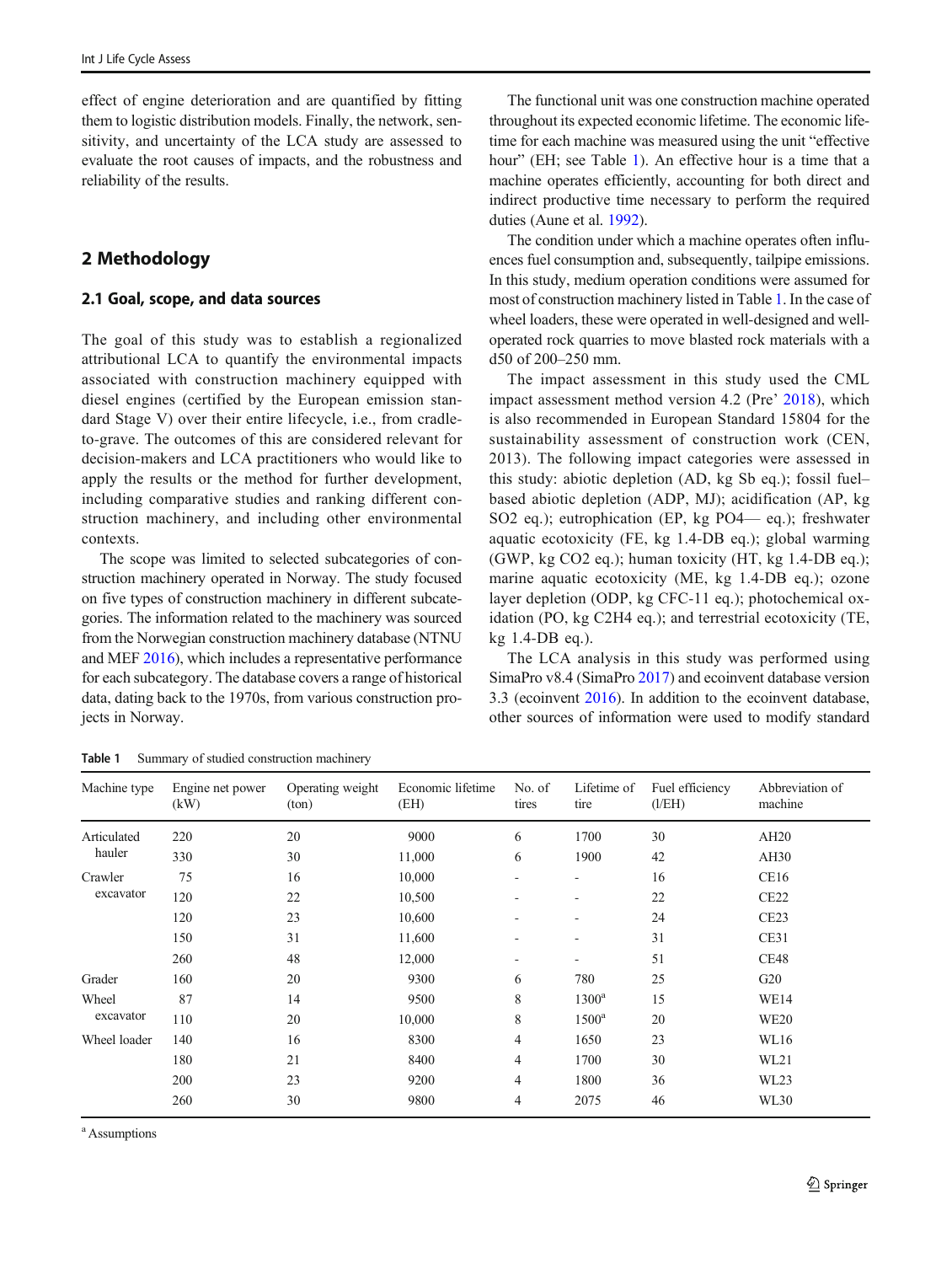#### Table 2 Boundary of the studied system and the data source

| Life cycle stage                  | Data source                                                                                                                                                                    |  |  |  |  |  |
|-----------------------------------|--------------------------------------------------------------------------------------------------------------------------------------------------------------------------------|--|--|--|--|--|
| Manufacturing and material inputs | ecoinvent v3.3<br>Volvo EPD documents (Volvoce 2018)<br>LCI process for production of tires (Krömer et al. 1999; UNEP 2011)<br>EMEP/EEA guidebooks (Winther et al. 2013, 2017) |  |  |  |  |  |
| Operation                         | ecoinvent $v3.3$<br>Operation of construction machinery (see Table 1)<br>EMEP/EEA guidebooks (Winther et al. 2013, 2017)                                                       |  |  |  |  |  |
| Maintenance                       | ecoinvent $v3.3$<br>Service manual (Caterpillar 2010, 2011, 2012; Johan Deere 2012)                                                                                            |  |  |  |  |  |
| End-of-life                       | ecoinvent $v3.3$                                                                                                                                                               |  |  |  |  |  |

LCI processes, like emission modelling, reference to relevant reports, and other literature including environmental product declaration (EPD) documents. These modifications helped to establish regionalized LCI processes for each subcategory of construction machinery. Table 2 presents an overview of the applied sources in the LCI used in this study. In the following subsections, explanations of the data sources and the applied methods are also provided.

#### 2.1.1 Manufacturing of machinery

To generate regionalized LCI processes for each subcategory of machinery, the following ecoinvent processes were used:

- & "Lorry, 16t metric ton {RER}|Alloc Def, U"
- & "Lorry, 28t metric ton {RER}|Alloc Def, U"
- & "Lorry, 40t metric ton {RER}|Alloc Def, U"

However, some input and output flows within each process were adjusted so that they were representative of the studied machinery. Through the course of the adjustments, effort was made to use representative information. When representative information was not available, the existing assumptions of ecoinvent were applied using on the default values. Appendix S1 represents the structure of the LCI processes for all of the construction machinery presented in Table [1](#page-2-0) to demonstrate how the LCI processes were created, and explains the underlying assumptions.

#### 2.1.2 Operation of machinery

The information shown in Table [1](#page-2-0) was coupled with certain emission factors and other supplementary materials to estimate tailpipe emissions. The European emissions inventory guidebook (hereafter referred to as the EMEP/EEA guidebook) was used, as it states baseline emission factors. The EMEP/EEA guidebook is the result of a joint effort by the European Environmental Agency (EEA) and the European Monitoring and Evaluation Programme (EMEP) (Winther et al. [2017](#page-13-0)).

As information related to the engine size for the machinery was known, estimation of emissions was based on Tier 3 methodology as developed in the EMEP/EEA guidebook. In addition, selected information from the EMEP/EEA guidebook (Winther et al. [2017](#page-13-0)) was limited to one emission standard (i.e., Stage V emission standards), and the power ranges 75–130 kW and 130–560 kW. Equation 1 was used to quantify emissions associated with each subcategory of machinery. The equation was primarily based on proposed formula in the EMEP/EEA guidebook; however, it was adjusted to fit to the data in this study.

$$
E_{xi} = \sum_{t=0}^{EH} BEF_{\psi i} \cdot FC_x \cdot ED_{xy} \cdot LF_t \cdot (1 + ADF_{\psi i}) \tag{1}
$$

where  $E$  is the calculated amount of pollutant for construction machinery x in units of mass (g);  $BEF$  is the baseline emission factor of pollutant  $i$  for the power range  $p$  and technology level t in units of mass per energy  $(g/kWh)$ ; FC is fuel efficiency of machinery  $x$  in units of liter per effective hour (l/eh); ED is energy density of fuel  $y$  burned in machinery  $x$ (g/kg fuel);  $LF$  is the adjustment load factor as a function of technology levels t and is the portion of engine power utilized during operating conditions (this was set to 100%) (%); and ADF is the adjusted deterioration factor which modifies emissions as the machinery ages (%).

Equation 1 was used to quantify emissions over the economic lifetime of construction machinery  $x$ . BEF is a function of technology levels t and power ranges  $p$  (kWh) and Table [3](#page-4-0) presents the baseline emission factors for the studied machinery.

 $CO<sub>2</sub>$  and  $SO<sub>2</sub>$  were predominantly assumed as fueldriven emissions rather than depending on engine type and equipment technology (Winther et al. [2017](#page-13-0)). Since no emission factor is suggested for these emissions in the EMEP/EEA guidebook (Winther et al. [2013](#page-13-0), [2017](#page-13-0)), the  $CO<sub>2</sub>$  intensity of fuels suggested by Lindgren ([2007](#page-13-0))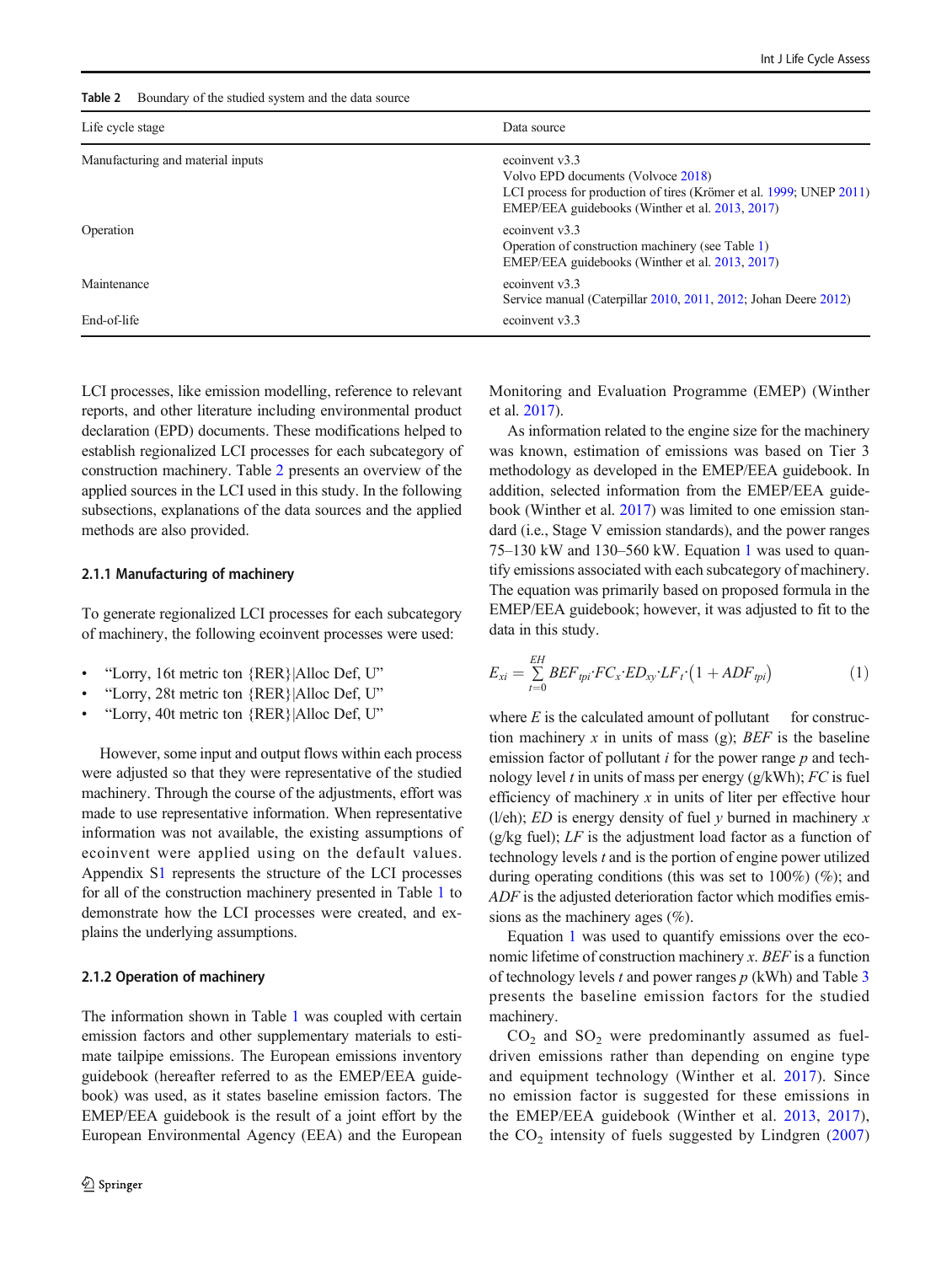<span id="page-4-0"></span>

| Table 3<br>Baseline emission factors |                  |       |       |     |                 |                  |          |       |      |  |
|--------------------------------------|------------------|-------|-------|-----|-----------------|------------------|----------|-------|------|--|
| Engine power (kW)                    | Technology level | BC    | CH4   | CO  | NH <sub>3</sub> | N <sub>2</sub> O | $NO_{v}$ | PМ    | VOC  |  |
| $75 < = P < 560$                     | Stage V          | 0.002 | 0.003 | L.) | 0.002           | 0.035            | 0.4      | 0.015 | 0.13 |  |

was adopted, which assumed  $CO<sub>2</sub>$  emission at a rate of 3146 g/kg burned fuel. In addition, a maximum sulfur limit of 10 ppm was chosen for diesel fuel (European Commission [2009](#page-12-0)) and it was assumed that all sulfur in the fuel was fully transformed to  $SO_2$ . Also, it was assumed that the density of diesel was 0.85 kg/l.

As a vehicle ages, the technical capabilities of the engine deteriorate together with its overall performance. This deterioration process, also termed engine degradation behavior, usually results in increased tailpipe emissions. To account for engine degradation behavior and to produce a more reliable estimation of emissions from the machinery, logistic distribution models were applied. The models were used to derive deterioration factors for a set of air pollutants from their initial emission levels (see Table 3).

To measure the effect of engine deterioration on the tailpipe emissions, calculations were performed from time zero (i.e., the first day of operation of the machinery) to the machinery end-of-life. Three retardation factors were applied to account for the rate of deterioration (see Fig. 1). A retardation factor was a point at which the rate of deterioration was halfway between zero and the maximum-adjusted deterioration at the end-of-life. The three factors were chosen to reflect the potential range of behaviors with respect to the pace and rate of pollutant formation. The 50% retardation factor was used as the baseline for LCA analysis, while the 30% and 70% retardation factors were considered the lower and upper bounds to represent faster and slower rates of deterioration, respectively. The effects of the upper and lower bounds are examined as part of the uncertainty analyses.

To customize the demonstrated distribution in Fig. 1 for different pollutants, the Y-axis (i.e., rate of deterioration) was multiplied by the deterioration factor of each gas. Table [4](#page-5-0) shows the adjusted deterioration factors for fewer pollutants than those shown in Table 3. For pollutants with no deterioration factor (i.e., black carbon, dinitrogen oxide, and ammonia), it was assumed that there would be no effect from engine deterioration. In these cases, the emission factor remained constant over the lifetimes of the machines.

#### 2.1.3 Maintenance of machinery

Throughout the lifetimes of machinery, follow-up services and repairs take place to optimize performance and minimize associated maintenance costs. The LCI of the maintenance phase of machinery was structured based on the following ecoinvent processes:

- "Maintenance, lorry 16 metric ton {RoW}| processing | Alloc Def, U"
- "Maintenance, lorry 28 metric ton {RoW}| processing | Alloc Def, U"
- "Maintenance, lorry 40 metric ton {RoW}| processing | Alloc Def, U"

However, adjustments were applied to make the maintenance processes more representative (see Appendix S1).

#### 2.1.4 End-of-life of machinery

As with the LCI approach used for the manufacturing and maintenance of machinery, the developed ecoinvent processes were used for the end-of-life phase of machinery. The following processes were chosen for this purpose:

- Used lorry, 16 metric ton {GLO}| market for | Alloc Def, U
- Used lorry, 28 metric ton {GLO}| market for | Alloc Def, U
- Used lorry, 40 metric ton {GLO}| market for | Alloc Def, U



#### Fig. 1 Deterioration distribution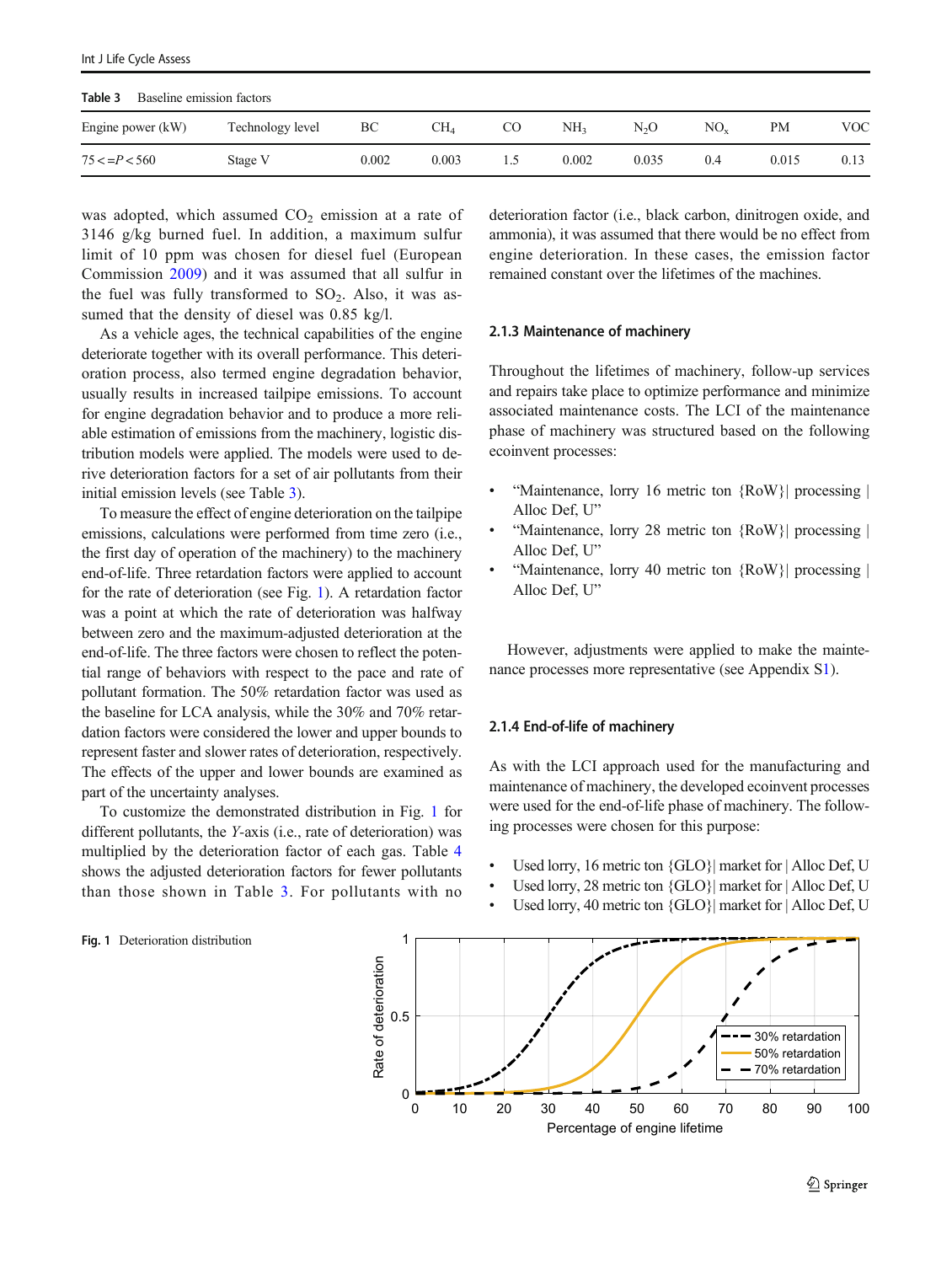<span id="page-5-0"></span>

| Table 4<br>Adjustment deterioration factor        |            |                 |                  |                  |                    |                  |                    |                  |  |  |
|---------------------------------------------------|------------|-----------------|------------------|------------------|--------------------|------------------|--------------------|------------------|--|--|
|                                                   | CH4        |                 | CO <sub>2</sub>  | $FC^a$           | $NO_{\rm v}$       | PМ               | VOC                | SO <sub>2</sub>  |  |  |
| Deterioration factor ( $\%$ avg. engine lifetime) | $0.15^{b}$ | $0.151^{\circ}$ | 0.1 <sup>b</sup> | 0.1 <sup>b</sup> | 0.008 <sup>c</sup> | 0.3 <sup>b</sup> | 0.027 <sup>c</sup> | 0.1 <sup>b</sup> |  |  |

<sup>a</sup> Fuel consumption

<sup>b</sup> Obtained from the emission inventory guidebook (Winther et al. [2013\)](#page-13-0)

<sup>c</sup> Obtained from the emission inventory guidebook (Winther et al. [2017](#page-13-0))

Similarly, each ecoinvent process was modified for the end-of-life phase of machinery (see Appendix S1).

## 3 Results

Figure 2 demonstrates a comparative assessment of environmental impacts associated with each subcategory of construction machinery. The normalized impacts for machinery are shown in each corresponding impact category. Since there are not any technological differences and all machinery is equipped with diesel-based combustion engines, only one type of machinery was found to have high impacts in all the impact categories. In other words, CE48 was the most environmentally intensive machine in all impact categories and, therefore, the impacts from other types of construction machinery are relatively small in comparison. The quantitative values in Fig. 2 are provided in the supplementary data (S2).

Figure 2 also demonstrates the proportion of impacts from different sources over the lifetimes of the machinery. As can be seen, diesel—which is the assumed energy source for all the machinery—is predominantly the main (and sometimes major) contributor in seven impact categories (ADP\_F, AP, EP, HT, ME, ODP, and TE). These high impacts are primarily due to the production of low-sulfur diesel throughout the value chain, which results in diverse impacts from upstream sources. Despite the relatively high impacts, diesel still contributes to the remaining impact categories, but with marginal proportions. In comparison, the tailpipe impacts from the combustion of diesel fuel during the operation phase dominate the results for the GWP and PO impact categories.

The manufacturing phase, which is the assembly line and distribution of the machinery, was shown to be the least influential phase in all impact categories. This phase was limited to three main contributors: (1) energy consumption in form of heat and electricity during the manufacturing activities, (2) diesel consumption and emitted tailpipe gases due to engine



Fig. 2 Normalized impact assessment of results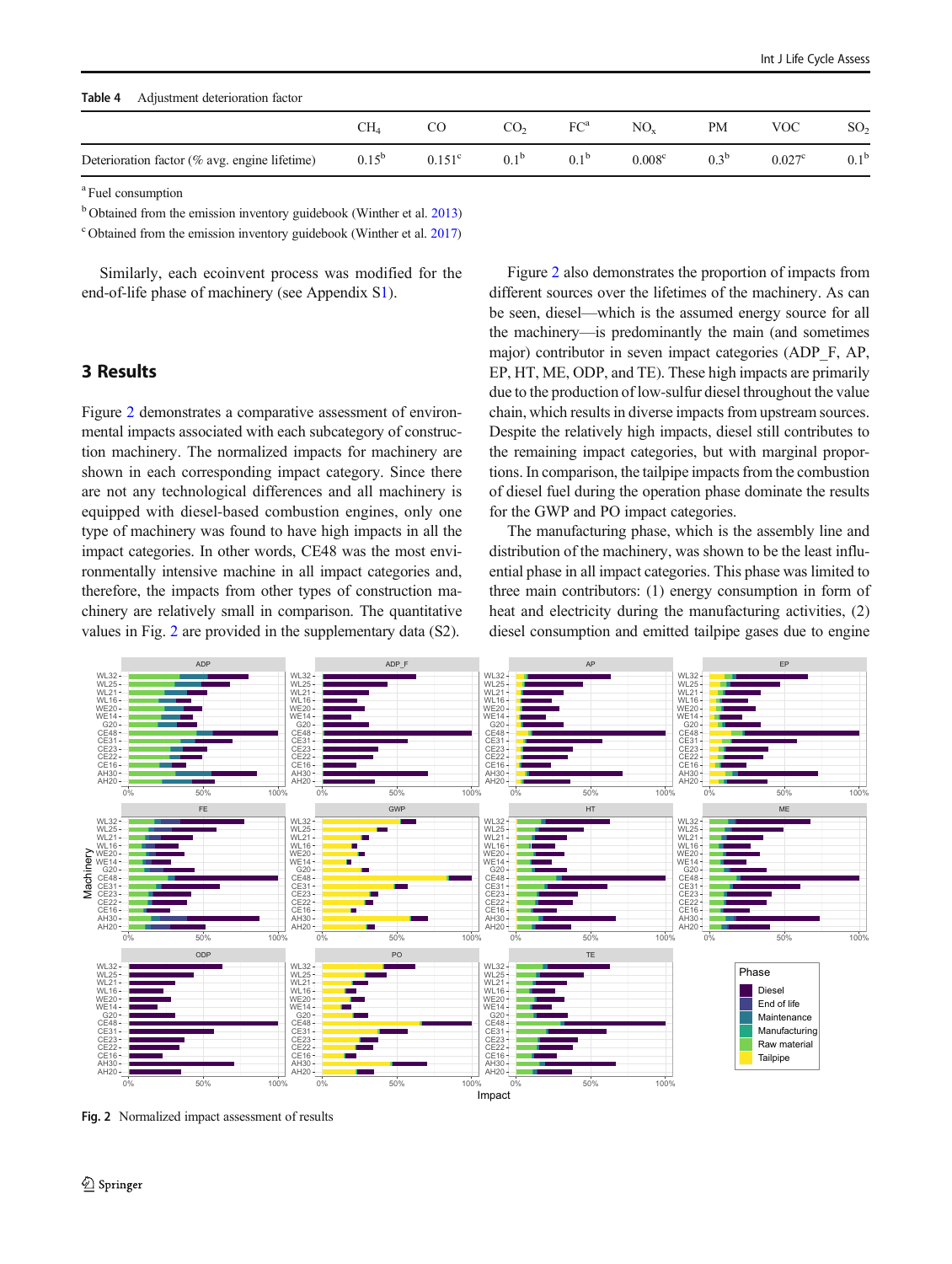test, and (3) wastewater produced during the manufacturing. In comparison, the base material, which is the input to the manufacturing phase, had different environmental burdens, and the proportion of their contributions are shown in the categories ADP, FE, HT, ME, and TE. The base material consists of all processes from material extraction and production to the fabrication of components, which are later used as the inputs to the manufacturing phase. However, the main contributors among the inputs characterized as the base material are from iron-based products, cables, tires, and batteries. The maintenance and end-of-life phases of machinery had minor contributions across all impact categories, except for ADP and FE, respectively. In the case of ADP, the considerable impact share from the maintenance phase results from the environmental burdens associated with materials during the replacement of parts such as tires, batteries, lubricants, and mechanical parts. However, the use of waste tires as the fuel source in cement production explains the contribution of the end-of-life phase in the FE impact category.

The result table of the foreground system for each construction machinery can found in Appendix S3.

#### 3.1 Network analysis of potential impacts

Because of the interconnectivities between processes in the ecoinvent database, it was possible to perform a network analysis to understand linkages and latent causes of LCI processes and impacts. The network analysis was performed on using SimaPro software to assess the root cause of impacts from both the dominant LCI processes and the emitted substances. Appendix S4 shows the top-ranking LCI processes responsible for each machinery type and in each impact category.

The impacts of abiotic depletion (ADP) were dominated by lead, zinc, and copper mining operations, as well as syntactic rubber and gold production. These were the top-ranking background processes responsible for ADP impacts, associated with the base materials prior to manufacturing of the machinery such as the production of batteries, tires, and electronic devices. Unlike the other impact categories, and with the exception of ADP\_F, ADP impact was not caused by the emission of pollutants. Instead, these impacts were measured as the amount of used raw materials transformed from their natural state. Likewise, fossil fuel–based abiotic depletion (ADP\_F) was predominantly (ca. 98%) initiated by the on-shore production of petroleum, with small contributions from the burning of sweet gas (1%) and waste natural gas (1%) in the fossil fuel–refining process.

Acidification potential (AP) was influenced primarily by waste natural gas and heat fuel oil during the refinery processing of fossil fuel. The freight transport of goods by transoceanic tankers and the combustion of diesel fuel by construction machinery (with 10 ppm sulfur) were the other contributing LCI processes in the AP category. Airborne emissions from

these processes resulted from SO2, and to the lesser degree, NOx.

The disposal of spoils from lignite and coal mining, onshore production of petroleum, and combustion of diesel by construction machinery contributed to eutrophication potential (EP). Infiltration of phosphate and oxidizable pollutants into water bodies and the airborne emission of NOx were the substances causing these impacts.

Freshwater aquatic ecotoxicity (FE) was mainly dominated by the disposal of spoil from lignite and hard coal mining, water discharge from the oil industry, and the incineration of scrap steel. Utilization of lignite and coal (as energy sources for on-shore well operation and pig iron production) results in the infiltration of spoil into water (Doka [2009\)](#page-12-0). The assumed waste treatment scenario for the used tires triggers impacts associated with the incineration of scrap steel. Waste tires containing steel wires in their structures were assumed to be incinerated as the fuel source in cement production. Mining, discharge, and incineration results in heavy metal leachates reaching water bodies, including nickel, copper, beryllium, barium, vanadium, and zinc.

The direct and indirect emission of CO2 was the dominant causes of global warming potential (GWP) impact. This substance is formed during the combustion of diesel fuel (by the machinery) and the upstream processes related to the production of the consumed diesel.

Human toxicity (HT) was related to the production of ferrochromium as the input to low-alloyed steel production, the discharge of treated water, and the combustion of heavy fuel oil by the oil industry prior to the production of diesel fuel. Hazardous emissions, like chromium VI, nickel, benzene, cadmium, and hydrogen fluoride, were the major airborne substances contributing to the HT impact.

Marine aquatic ecotoxicity (ME) was dominated by impacts from the disposal of spoil from lignite and hard coal mining, water discharge from the oil industry, and sulfidic tailing from copper mining. These supply chain processes involve in the discharge of toxic pollutants to air, water, and soil.

Like ADP F, the source of impacts for the ozone depletion (ODP) was linked to diesel fuel production. However, the underlying driver of this impact was related to the discharge of reactive air pollutants that degrade the ozone layer, like bromotrifluoromethane, 1,2-dichlorotetrafluoroethane, and chlorodifluoromethane.

Photochemical oxidation (PO) had somewhat similar underlying causes in GWP impact. The dominant processes in this regard were direct emission from the combustion of diesel, the diesel production supply chain, and the discharge of waste natural gas during petroleum refinement. Carbon monoxide, sulfur dioxide, pentane, and butane were the leading airborne substances contributing to the PO impact.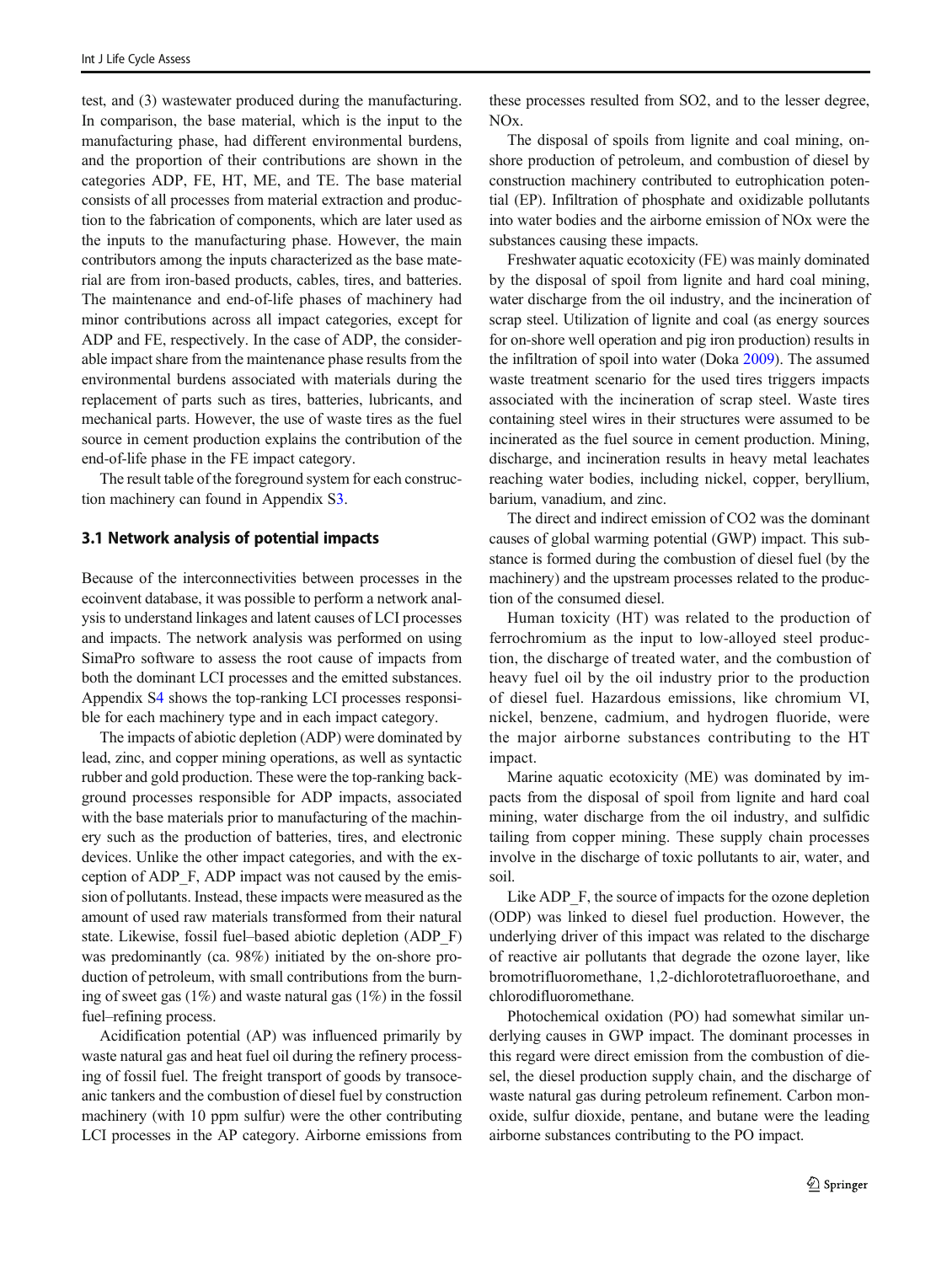Terrestrial ecotoxicity (TE) was influenced by the supply chain processes and the release of heavy metal substances. Drilling waste during the excavation of reservoirs, emission of waste natural gas, and the combustion of refinery gas (as the background processes prior to the production of diesel), as well as production processes related to low-alloyed steel and cast iron, constituted 40% of the supply chain–related impacts in the TE category.

## 3.2 Sensitivity analysis

Based on the results obtained from the network analysis, it was identified that diesel fuel, ferro materials, tires, and lead were the impactful inputs in some of the impact categories. A series of sensitivity analyses were therefore performed to examine the responsiveness of the studied system to changes in these inputs. Figure [3](#page-8-0) illustrates the relative changes in total impacts based on a 10% increase in each input. The comparison was made by using the baseline scenario, for which the impacts have been previously discussed, as demonstrated in Fig. [2](#page-5-0) and Appendix S2. In addition, the sensitivity analysis was limited to the two most polluting machinery types to avoid complicating the assessment. This also included machinery types with different means of mobility, i.e., tire versus track-chain machines.

An increase in fuel consumption and a subsequent increase in tailpipe emissions had significant effects on most of the impact categories. The extent of this impact is shown in the fact that the ratio of fuel consumption to impacts increased by almost 100% for ADP\_F, AP, EP, GWP, ODP, and PO.

Despite the high response rates, the sensitivity of impacts from the other LCI processes was not as significant as those resulting in fuel consumption. In fact, the system was resilient to the other adjusted processes, which did not cause a significant response. The quantitative values summarized in Fig. [3](#page-8-0) are included in Appendix S5.

#### 3.3 Uncertainty analysis

In addition to the network and sensitivity analyses, uncertainties of the single-point impact assessments needed to be evaluated to enhance the reliability of the results. For this, uncertainty analysis was based on the variability of the created LCI data, focusing solely on the total impact assessment.

In doing so, the pedigree approach was used to calculate the uncertainty of the input values in each created LCI process (Weidema et al. [2013\)](#page-13-0). This was done by assigning uncertainties of input and output flows within the studied system, based on a calculation made by the pedigree matrix to quantify the quality of information. The calculation is done via six indicators to measure the quality of the information in a qualitative manner (i.e., reliability, completeness, temporal

correlation, geographical correlation, further technological correlation, and sample size).

Figure [4](#page-9-0) is based on the uncertainty analysis and depicts comparative results for each impact category. The analysis was performed within the SimaPro environment using Monte Carlo simulation and the pedigree uncertainty approach. Figure [4](#page-9-0) shows random deviation and relative accuracy in the impact results based on 1000 iterations with a 95% confidence interval. The numerical values summarized in Fig. [4](#page-9-0) are also provided in Appendix S6.

Figure [4](#page-9-0) is the integration of box plots and violin plots (i.e., kernel distribution plots) showing the overall spread of the results. By evaluating the mean and median values, it became clear that the order of impacts from the different machinery types was not changed. This meant that CE48 remained the most polluting machine, followed by AH30 and so on. This, to some extent, can be explained by the assumption that the uncertainty for all the machinery was identical. However, by comparing the lower and upper bounds of the boxplots (i.e., the 25th and 75th percentiles), and the standard divisions, it was no longer possible to identify with complete certainty whether one construction machine had a greater or lesser impact relative to the others. In other words, Fig. [4](#page-9-0) shows the probability of the impacts from one machine being higher or lower than the others.

## 4 Discussion

The machinery impact assessment shows, similar to other studies (Lee et al. [2000](#page-13-0); Athanassiadis et al. [2002;](#page-12-0) Kim et al. [2012a\)](#page-13-0), that the operation phase of fossil fuel–based machinery was the dominant cause of environmental impacts. Indeed, the operation phase was sometimes the only main cause of the potential impacts. However, for some impact categories, such as ADP, FE, HT, ME, and TE, other phases also contributed.

Figure [2](#page-5-0) showed strong evidence of the relative impacts in each category of machinery with respect to their operational weight. This indicates that the heavier a machine is, the more environmental impacts it will have over its entire lifecycle (NB. It is worthwhile to remember that "the heavier, the more environmental impacts" statement compares only construction machinery belonging to the same category and performing under similar operating condition.) This is predominantly because of the higher fuel consumption associated with heavier machinery, especially when performing more difficult tasks. However, the proportion of impacts caused by the production and consumption of diesel fuel was dependent on machine lifetime, fuel efficiency, and operational efficiency.

Although environmental impacts during the end-of-life phase of machinery have been considered to be relatively insignificant relative to other phases (Lee et al. [2000;](#page-13-0) Kim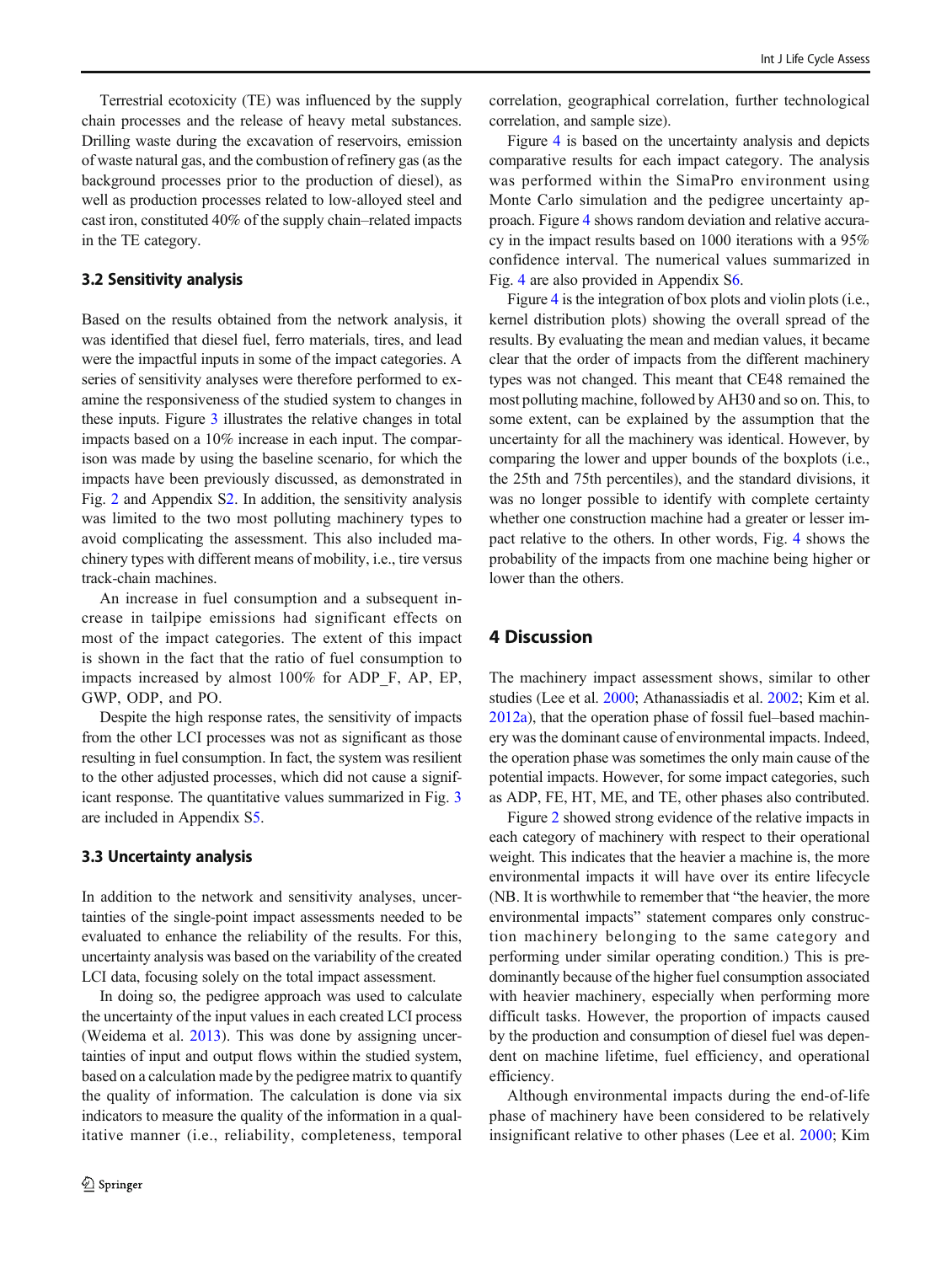<span id="page-8-0"></span>

Fig. 3 Sensitivity analysis of the developed system to changes

et al. [2012a,](#page-13-0) [b](#page-13-0)), this study indicates that this is not necessarily the case. This highlights the importance of up-todate LCA databases, which have higher resolutions for capturing potential impacts (Steubing et al. [2016\)](#page-13-0). Impacts during this phase were, to a very large extent, linked to the assumed treatment of used tires at the end of their life. However, if this assumption was changed, and a cleaner alternative treatment was applied, the impact share from the treatment of used tires during the endof-life phase would decrease.

The sensitivity analysis focused on few impactful materials but did not consider sensitivity to the lifetimes of machinery. In other words, changes in the operable lifetime of machinery might substantially change the overall patterns shown in Fig. [2.](#page-5-0) This may conflict with the general statement that "the heavier the machinery, the higher the impacts," as a longer lifetime will equate to additional fuel consumption, additional maintenance and services, and additional waste materials. This longer lifetime may also affect the engine deterioration factor, that machinery will potentially be operated with a higher emission factor than suggested in Table [4](#page-5-0).

The uncertainty analysis shows that the distribution of uncertainty becomes wider for machinery with higher relative impacts (see Fig. [2](#page-5-0)), which in turn results in stretching the density distribution, i.e., shallower probability density functions for machinery with relatively higher impacts. This, in fact, was the result of assuming an equal number of iterations (1000) for all types of machinery, and the same uncertainty

values for all inputs and outputs to all phases, expect the operation phase.

## 4.1 Effective hour

Different types of machinery have engines with certain emission standards and are operated with different workloads (i.e., working cycles and operational hours). In addition, as construction machinery is operated for diverse purposes (e.g., material procurement/delivery or on-site construction), performance is influenced by several parameters. Some of these parameters might change fuel consumption rates and, subsequently, change the stated maximum permissible emissions (Armas et al. [2009;](#page-12-0) Sennoune et al. [2014](#page-13-0)).

Use of the "effective hour" (a function of lifetime and fuel efficiency) assisted in reducing uncertainties surrounding the operation time and the number of years a machine might be serviceable (Lindgren [2007](#page-13-0); Notter and Schmied [2015\)](#page-13-0). In addition, this unit indicates the number of hours a machine can be operated effectively, excluding unproductive hours. In other words, the effective hours unit only considers the total number of working hours minus inactive hours, for the total lifetime of a machine.

#### 4.2 Engine deterioration model

In general, chemical reactions during the operation of an engine are challenging processes to represent. Even though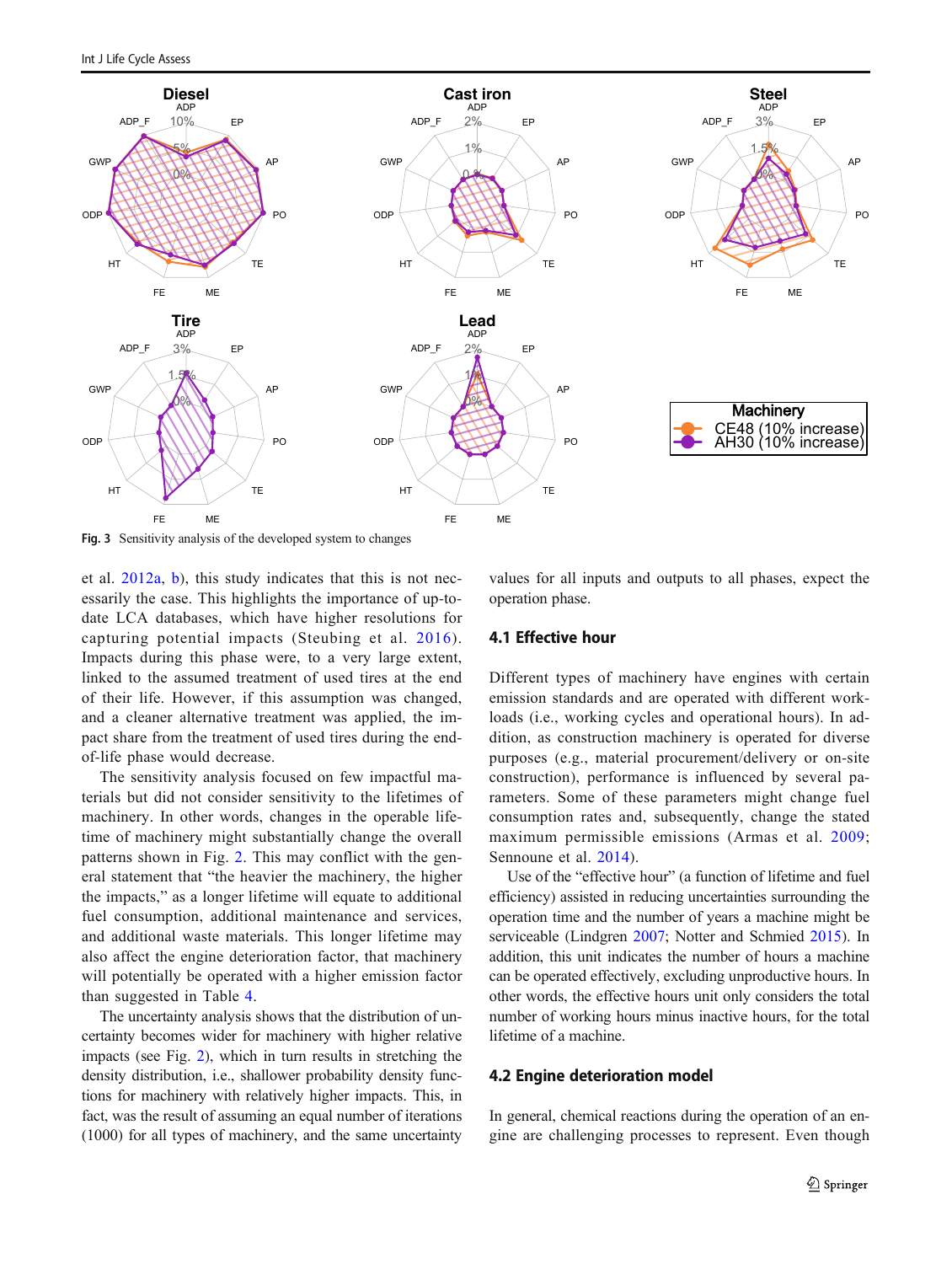<span id="page-9-0"></span>

Fig. 4 Results of Monte Carlo simulation

pollutants form from carbonization of fuels within the combustion chamber, their formation heavily depends on the properties of the involved chemical compounds, their chemistry, and the conditions under which the reactions are occurring. Therefore, each pollutant from a given chemical reaction follows a particular pathway to its formation. Consequently, different pollutants are formed at different stages of the reaction and at different rates, and therefore might follow different deterioration models (Riemersma et al. [2002;](#page-13-0) Dallmann and Menon [2016;](#page-12-0) Thiruvengadam et al. [2016](#page-13-0)).

Use of deterioration rates based on logistic distribution models provided an alternative approach to the use of linear models used in prior work (Hajji and Lewis [2013;](#page-12-0) Notter and Schmied [2015](#page-13-0)). Such a simplified deterioration model might prove inadequate for representing real-world processes. For example, Pang et al. ([2014](#page-13-0)), Borken-Kleefeld and Chen  $(2014)$ , Ercan et al.  $(2015)$  $(2015)$  $(2015)$ , and Zhang et al. [\(2017](#page-13-0)) showed that engine deterioration and pollutant formation does not propagate linearly. Nevertheless, to the best of our knowledge, there are no alternative distribution models recommended for construction machinery that adequately explain the effect of engine deterioration on the rate of pollutant formation over time. Therefore, there is some uncertainty whether the logistic distribution models applied in this study accurately describe the nature of engine deterioration over the lifetimes of different machinery.

#### 4.3 Applied impact assessment method

The European Commission has issued various emission standards for different engines, which were distinctive in their performance and emission levels (Nesbit et al. [2016](#page-13-0)). Despite the historical regulations, the effect of different emission standards on relative environmental impact was not assessed in this study. However, by evaluating the emission factors in the EMEP/EEA guidebook, and by checking the characterization factors using the CML method, it became clear that only three of the impact categories could be influenced by different emission standards: acidification potential (AP), eutrophication potential (EP), and human toxicity (HT). This is because of NOx, which was the only critical airborne substance that could have affected the LCA results when considering different emission standards. However, this is only valid if the effect of technological advancements in fuel efficiency and after-treatment systems is disregarded, and if it is assumed that these are not influenced by the emission standard technologies, which affect the amount of pollution formation.

Across the studied subcategories of construction machinery, the causes of impacts in all impact categories derived from similar processes and polluting substances. This was a result of the machinery having similar powertrain technologies and being certified by the emission standard Stage V. However, it was found that the applied impact assessment method was limited in some respects. For example, the CML method was incapable of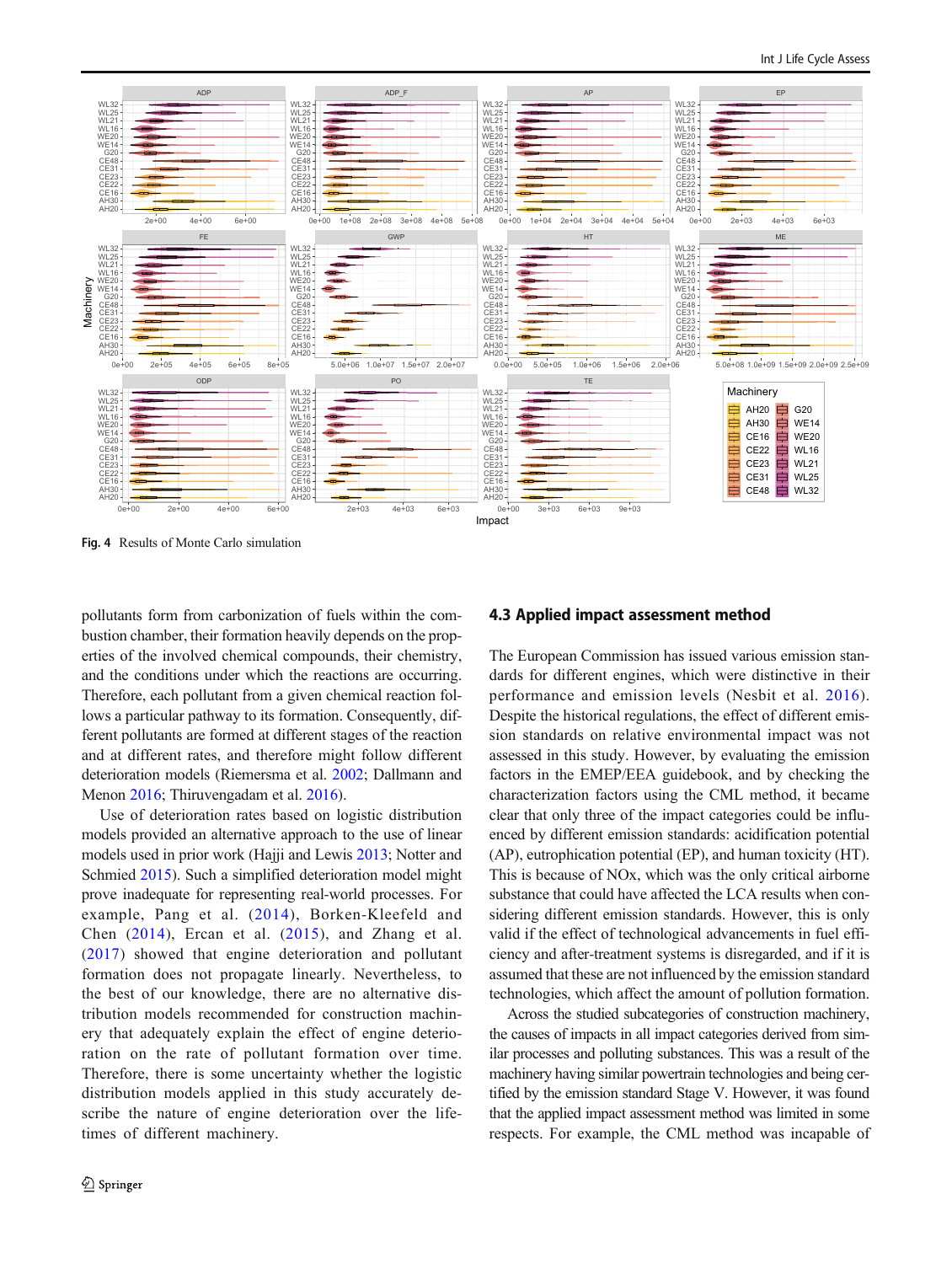addressing the impacts associated with volatile organic compounds (VOCs) and PM. Hence, these airborne emissions were not considered by this method.

One of the main challenges with construction machinery, particularly when equipped with diesel-powered engines, is the high emission of PM throughout its service life (Lewis et al. [2009](#page-13-0); Fu et al. [2012;](#page-12-0) Notter and Schmied [2015](#page-13-0); Cao et al. [2016](#page-12-0)). Emission of PM has subsequent negative effects on human health, the acidity of water bodies, and nutrition balance of soils and ecosystems (Grantz et al. [2003](#page-12-0); Kampa and Castanas [2008](#page-12-0); Zhao et al. [2013](#page-13-0); Gronlund et al. [2015](#page-12-0); Kim et al. [2015\)](#page-13-0). Similarly, VOCs have several negative impacts; VOCs have been found to have impacts on human health and the formation of tropospheric ozone (Lee et al. [2002](#page-13-0); Koppmann [2007](#page-13-0); Zhou et al. [2011;](#page-13-0) Costagliola et al. [2014\)](#page-12-0).

## 4.4 Comparison of results

Even though the importance of construction machinery has been highlighted in the LCA community (Barandica et al. [2013](#page-12-0); Garbarino et al. [2014;](#page-12-0) Barati and Shen [2016](#page-12-0); Karlsson et al. [2017\)](#page-12-0), very few studies were found that focus on the issue of the environmental impacts of construction machinery. Instead, the LCA of machinery has been integrated into bigger systems, like construction projects, in an effort to provide an overarching perspective on the potential impacts in the studied systems (Park et al. [2003](#page-13-0); Cass and Mukherjee [2011;](#page-12-0) Barandica et al. [2013](#page-12-0); Melanta et al. [2013](#page-13-0); O'Born et al. [2014](#page-13-0)). In taking such an approach, it is difficult to directly compare existing results with this study. To overcome this, comparisons were performed based on the measured data reported in earlier studies during the operation phase of construction machinery. This, in a sense, helps understand the degree to which the inputs used in this study compare with previous work.

A review of the measured data reported in other studies showed that the amount of fuel consumption was 30 to 50% lower than that used in this study for machinery with a similar net power output (Lewis et al. [2012](#page-13-0)). Likewise, hourly measured emissions were lower than the calculated emissions in this study by factor of 3 to 10 (Lewis et al. [2012;](#page-13-0) Sennoune et al. [2014](#page-13-0)).

The higher values calculated in this study may potentially be linked to three major underlying factors. Firstly, this study considered a 100% load factor for each effective hour of operation. This unrealistic assumption might have drastically affected the results, producing higher emissions and associated impacts. However, the results may be adjusted for the operation phase, by simply applying relevant coefficients. This means that if, rather than 100%, a load factor of 45% is more appropriate; the results for the operation phase can be multiplied by 0.45 to make the required adjustment.

Secondly, the effect of engine deterioration on the intensity of emissions was not evaluated in previous studies. This is due to an absence of continuous measurement data that reflect the effects of "wear and tear" during the accumulated engine hours. However, based on various studies (Chen and Borken-Kleefeld [2014](#page-12-0); Pang et al. [2014](#page-13-0); Ercan et al. [2015;](#page-12-0) Zhang et al. [2017](#page-13-0)), it has been proven that the rate of exhaust emission increases with hours of engine use. Thirdly, the assumed energy intensity and emission factors, coupled with the assumed engine deterioration model, might have resulted in higher calculated values for the operation phase.

#### 4.5 Limitations

Even though it strived in this study to be critical and conduct a comprehensive study, there were still gaps left that this study could not close. Hence, it is advised to consider the presented results with caution. Below, some of the main challenges in this study could be found.

Due to a lack of available information, this study was unable to include some machine parts in the LCI processes including catalytic convertors, breaking systems, and filters; these components should be taken into account in future studies. Also, detailed information should replace generic information in the LCI datasets to enhance the quality of similar studies.

This study was unable to account for pollutants other than those documented in the EMEP/EEA guidebook, and it assumed a 100% load factor for each effective hour. In future studies, more pollutants should be included, and a more appropriate load factor should be applied. The engine deterioration model employed a logistic distribution to represent the effect of cumulative engine hours for all studied exhaust gases. This assumption might not hold, however, as pollution formation for different pollutants may follow different distributions. Moreover, the assumed energy intensity and emission factors per hourly consumed volume of diesel may have overestimated the cumulative emissions throughout the operation phase. Hence, it is necessary to apply representative energy intensity and emission factors, as well as engine deterioration models, to enhance the representativeness of LCA results.

This study assumed that all sulfur is converted to SO2 during the carbonization of fuel. This assumption may only hold in the absence of catalytic converters. However, all certified machinery has a catalytic converter (to perform desulfurization, DeSOx, and denitrogenating, DeNOx), meaning the amount of oxidized sulfur and nitrate is significantly reduced.

Although the applied emission factors were from the EMEP/EEA guidebook, which are based on laboratory testing (steady-state engine dynamometer tests), the accuracy of these factors needs to be improved for the future studies based on real-world measurements. Some recent research has emphasized the importance of using representative datasets, including those that reflect actual machinery duty cycles (Frey et al.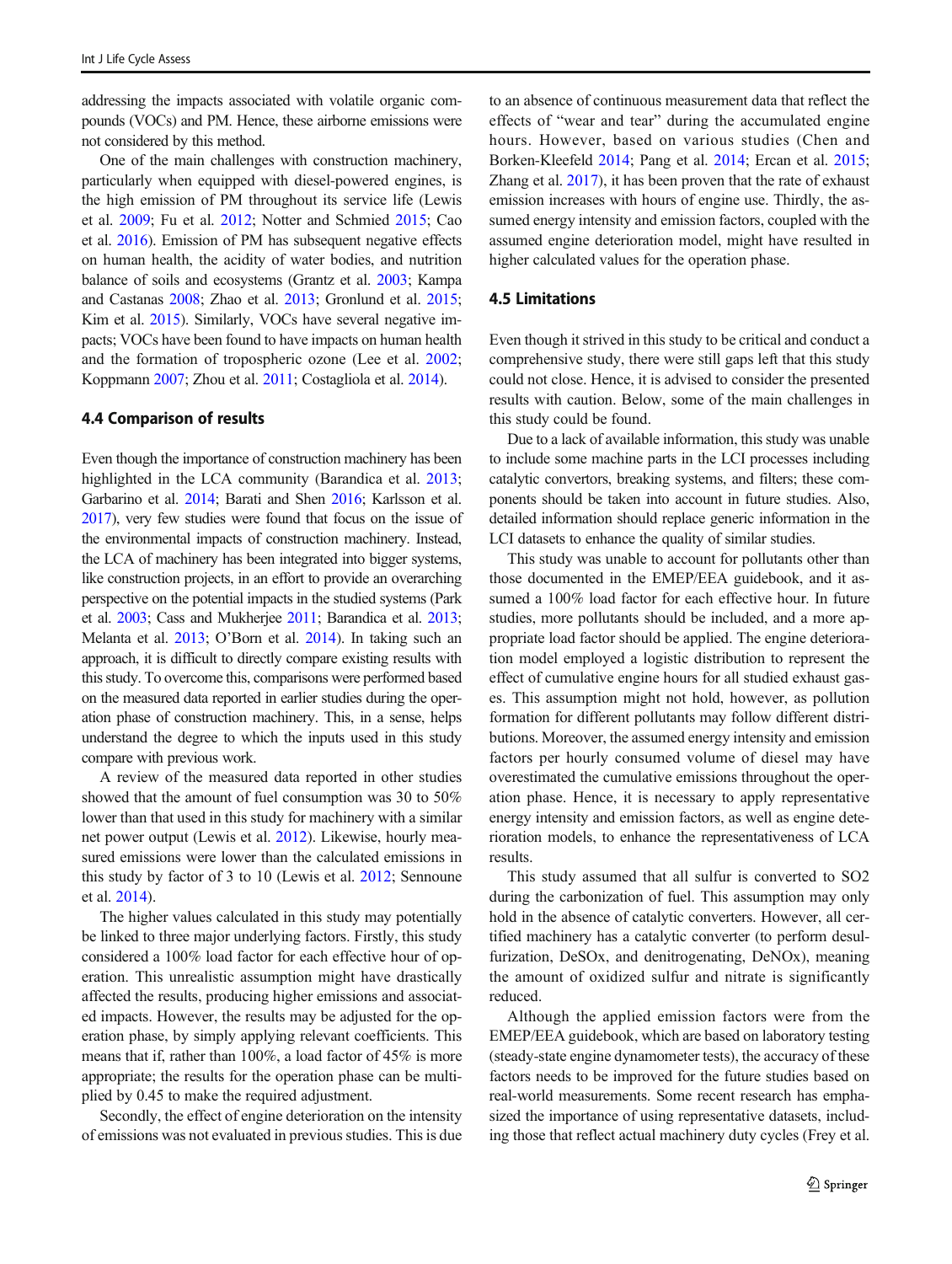[2008;](#page-12-0) Lewis et al. [2009;](#page-13-0) Fu et al. [2012](#page-12-0); Lijewski et al. [2013](#page-13-0); Jerksjö et al. [2015;](#page-12-0) Cao et al. [2016\)](#page-12-0). The importance of using more realistic emission factors was also emphasized by Lijewski et al. [\(2013\)](#page-13-0), who found that emission of some pollutants based on different engine standards did not always reflect real-world measurements.

As it was shown by Lewis et al. ([2012\)](#page-13-0), changes in the operating condition for similar machinery affect the rate of fuel consumption. Even though the integration of EH to the functional unit in this study provided a potential way to explain the productive lifetime, it was not precise enough to attribute the specification of operating condition. Except for the wheel loaders that operated in well-designed and welloperated rock quarries to move blasted rock materials with a d50 of 200–250 mm, medium operating condition was considered for the rest of construction machinery. This limitation was due to the lack of more specified data that stopped this work from creating a more precise functional unit. However, there is a need for harmonization of LCA in the domain of civil work to ease the inclusivity of the LCA of construction machinery. And, this would be achievable by increasing the accuracy of the functional unit for construction machinery (like by introducing new guidelines) to assure the exclusivity of the LCA results.

This LCA study only considered the consumption of non-biogenic diesel fuel during the operation of the construction machinery. However, consumption of different fuel types, like biodiesel and natural gas, affects the LCA results because of variations in chemical compositions of each fuel, embodied environmental impacts, etc. Despite the evidence, it was very difficult to cover the matter in this study due to two main challenges. The first is related to the lack of existing information regarding EF corresponding to different fuel types, and the second is related to the lack of LCI processes for different fuel types in ecoinvent. This study used the publicly available data related to the EFs for non-road heavy-duty machinery that was published by EMEP/ EEA guidebook. The published document only showed EFs for diesel-based engines based on different engine emission standards, but it did not contain EF information for other fuel types.

Even if it could have been assumed that the EF is insignificant for biogenic and non-biogenic types of diesel, there was still a data gap in the used LCI database. Ecoinvent database unfortunately did not have LCI processes for different fuel types. Even though it would have been possible to combine ecoinvent with other LCI databases (e.g., US), it was decided not to do so. This was decided as the system boundary for different LCI databases often differs and combining different processes may result in double-counting.

## 5 Conclusion

The goal of this study was to perform a regionalized attributional LCA for different subcategories of construction machinery equipped with Stage V diesel engines. The study used generic LCI processes developed by ecoinvent v3.3 and modified them to create related LCI processes. In addition, it used documented information about the statistical performance of different subcategories of construction machinery, and coupled this with meso-level emission accounting to quantify impacts through the entire machinery lifetime (i.e., a cradle-tograve assessment).

A similar conclusion is drawn to previous studies, that the operation phase of machinery is responsible for most impacts in the evaluated impact categories. The main cause of impacts from the operation phase stemmed from the production, distribution, and combustion of low-sulfur diesel, via tailpipe emissions. This was further demonstrated by the sensitivity analysis involving a partial increase in fuel consumption.

However, by performing the full lifecycle analysis of the studied construction machinery, it became clear that the operation phase was not the only cause of impacts. Utilization of non-energetic materials in the manufacturing and maintenance of machinery also contributed to the impact in some categories. In addition, the assumed recycling of tires at the end of their service life (as a fuel source for cement production) resulted in considerable impact on freshwater aquatic ecotoxicity (FE). This strategic approach towards material handling (at the end of its service life) may influence the realized impacts.

Additionally, it was shown that the environmental impacts and the relative differences between types of machinery followed approximately similar patterns. This might, to some degree, question the necessity of including so many indicators in the assessment; a machine with the highest impact in one was consistent with the impact in other categories. Such behaviors were sourced from similar influential factors and dependencies in the LCI processes, proportioned by the operation weight of machinery and, at the end, showed that heavier machinery had more environmental impacts across its entire lifecycle. However, this statement may not hold when evaluating the environmental impacts of machinery with different powertrain systems in future research. Yet, the impact results from different categories in this study may potentially be used for the future comparison.

Acknowledgments Open access funding provided by Chalmers University of Technology. The authors would like to thank Rolf André Bohne, Amund Bruland, Reyn O'Born, and Hrefna Run Vignisdottir for their fruitful discussion over the course of this paper.

Funding information This study was financially supported by the Norwegian Public Road Administration.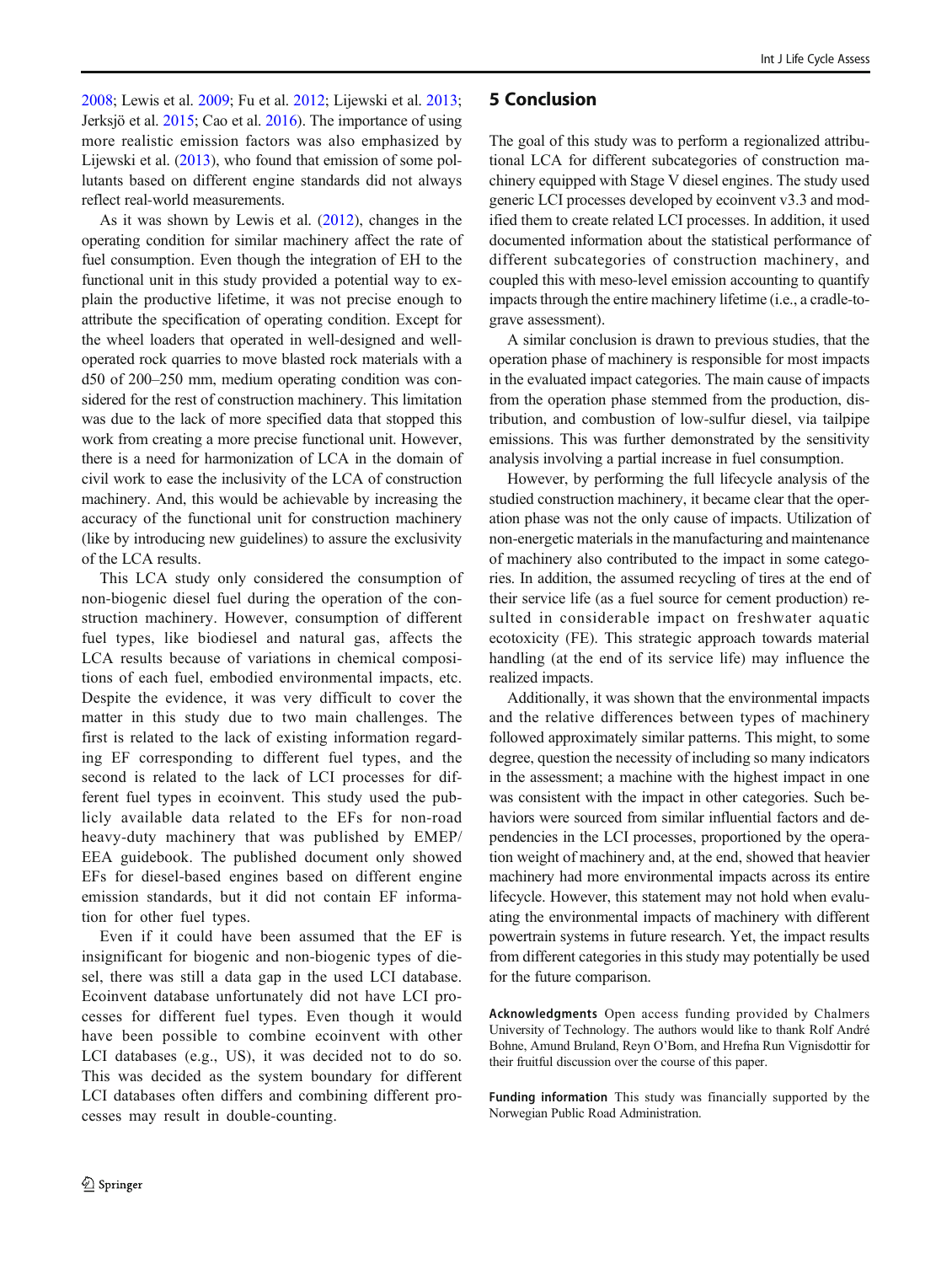<span id="page-12-0"></span>Open Access This article is licensed under a Creative Commons Attribution 4.0 International License, which permits use, sharing, adaptation, distribution and reproduction in any medium or format, as long as you give appropriate credit to the original author(s) and the source, provide a link to the Creative Commons licence, and indicate if changes were made. The images or other third party material in this article are included in the article's Creative Commons licence, unless indicated otherwise in a credit line to the material. If material is not included in the article's Creative Commons licence and your intended use is not permitted by statutory regulation or exceeds the permitted use, you will need to obtain permission directly from the copyright holder. To view a copy of this licence, visit [http://creativecommons.org/licenses/by/4.0/.](http://creativecommons.org/licenses/by/4.0/)

## References

- Abbasian-hosseini SA, Asce SM, Leming ML, Liu M (2016) Effects of idle tme restrictions on excess pollution from construction equipment 32:1–9. [https://doi.org/10.1061/\(ASCE\)ME.1943-5479.](https://doi.org/10.1061/(ASCE)ME.1943-5479.0000408) [0000408](https://doi.org/10.1061/(ASCE)ME.1943-5479.0000408)
- Ahn CR, Asce M, Lewis P, et al. (2013) Integrated framework for estimating , benchmarking , and monitoring pollutant emissions of construction operations. 139:1–11. [https://doi.org/10.1061/\(ASCE\)CO.](https://doi.org/10.1061/(ASCE)CO.1943-7862.0000755) [1943-7862.0000755](https://doi.org/10.1061/(ASCE)CO.1943-7862.0000755)
- Armas O, Lapuerta M, Mata C, Prez D (2009) Online emissions from a vibrating roller using an ethanol-diesel blend during a railway construction. Energy Fuel 23:2989–2996. [https://doi.org/10.1021/](https://doi.org/10.1021/ef900148c) [ef900148c](https://doi.org/10.1021/ef900148c)
- Athanassiadis D, Lidestav G, Nordfjell T (2002) Energy use and emissions due to the manufacture of a forwarder. Resour Conserv Recycl 34:149–160. [https://doi.org/10.1016/S0921-3449\(01\)00100-8](https://doi.org/10.1016/S0921-3449(01)00100-8)
- Aune SE, Bruland A, Johannessen O (1992) Construction machinery cost calculations. Trondheim
- Barandica JM, Fernández-Sánchez G, Berzosa Á, Delgado JA, Acosta FJ (2013) Applying life cycle thinking to reduce greenhouse gas emissions from road projects. J Clean Prod 57:79–91. [https://doi.org/10.](https://doi.org/10.1016/j.jclepro.2013.05.036) [1016/j.jclepro.2013.05.036](https://doi.org/10.1016/j.jclepro.2013.05.036)
- Barati K, Shen X (2016) Operational level emissions modelling of onroad construction equipment through field data analysis. Autom Constr 72:338–346. <https://doi.org/10.1016/j.autcon.2016.08.010>
- Becken S, Patterson M (2009) Measuring national carbon dioxide emissions from tourism as a key step towards achieving sustainable tourism Measuring National Carbon Dioxide Emissions from Tourism as a Key Step Towards Achieving Sustainable Tourism 9582:. <https://doi.org/10.2167/jost547.0>, 14, 9338
- Bruce DM, Hobson RN, Morgan CL, Child RD (2001) PM—power and machinery. J Agric Eng Res 80:343–350. [https://doi.org/10.1006/](http://creativecommons.org/licenses/by/4.0/) [jaer.2001.0748](http://creativecommons.org/licenses/by/4.0/)
- Cao T, Durbin TD, Russell RL, Cocker DR III, Scora G, Maldonado H, Johnson KC (2016) Evaluations of in-use emission factors from offroad construction equipment. Atmos Environ 147:234–245. [https://](https://doi.org/10.1016/j.atmosenv.2016.09.042) [doi.org/10.1016/j.atmosenv.2016.09.042](https://doi.org/10.1016/j.atmosenv.2016.09.042)
- Cass D, Mukherjee A (2011) Calculation of greenhouse gas emissions for highway construction operations by using a hybrid life-cycle assessment approach : case study for pavement operations. J Constr Eng Manag 137:1015–1025. [https://doi.org/10.1061/\(ASCE\)CO.1943-](https://doi.org/10.1061/(ASCE)CO.1943-7862.0000349) [7862.0000349](https://doi.org/10.1061/(ASCE)CO.1943-7862.0000349)
- Caterpillar (2010) Operation and Maintenance Manual: motor grader
- Caterpillar (2011) Operation and Maintenance Manual: excavator

Caterpillar (2012) Operation and Maintenance Manual: wheel loader

- CEN/TC 350 (2011) SS-EN 15978:2011 Sustainability of construction works – assessment of environmental performance of buildings – calculation method
- Chen Y, Borken-Kleefeld J (2014) Real-driving emissions from cars and light commercial vehicles - results from 13 years remote sensing at

Zurich/CH. Atmos Environ 88:157–164. [https://doi.org/10.1016/j.](https://doi.org/10.1016/j.atmosenv.2014.01.040) [atmosenv.2014.01.040](https://doi.org/10.1016/j.atmosenv.2014.01.040)

- Costagliola MA, Murena F, Prati MV (2014) Exhaust emissions of volatile organic compounds of powered two-wheelers: effect of cold start and vehicle speed. Contribution to greenhouse effect and tropospheric ozone formation. Sci Total Environ 468–469:1043–1049. <https://doi.org/10.1016/j.scitotenv.2013.09.025>
- Dallmann T, Menon A (2016) Technology pathway for diesel engines used in non-road vehicles and equipment. Washington DC
- Johan Deere (2012) Operation and Maintenance Manual: articulated dump truck
- Doka G (2009) Life cycle inventory of the disposal of lignite spoil, coal spoil and coal tailings
- EC (1997) DIRECTIVE 97/68/EC
- EC (2002) DIRECTIVE 2002/88/EC
- EC (2010) DIRECTIVE 2010/26/EU
- ecoinvent (2016) ecoinvent. [http://www.ecoinvent.org/about/about.html](http://creativecommons.org/licenses/by/4.0/)
- Ercan T, Zhao Y, Tatari O, Pazour JA (2015) Optimization of transit bus fl eet ' s life cycle assessment impacts with alternative fuel options. Energy 93:323–334. <https://doi.org/10.1016/j.energy.2015.09.018>
- European Commission (2009) Directive 2009/30/EC oF The European Parliament and of the Council
- Fan H (2017) A critical review and analysis of construction equipment emission factors. Procedia Eng 196:351–358. [https://doi.org/10.](https://doi.org/10.1016/j.proeng.2017.07.210) [1016/j.proeng.2017.07.210](https://doi.org/10.1016/j.proeng.2017.07.210)
- Frey HC, Rasdorf W, Kim K, et al. (2008) Comparison of real-world emissions of B20 biodiesel versus petroleum diesel for selected IMonroad vehicles and engine tiers. Transp Res Rec 33–42. <https://doi.org/10.3141/2058-05>
- Fridstr L (2013) Norwegian transport towards the two-degree target: two scenarios. Oslo
- Fu M, Ge Y, Tan J, Zeng T, Liang B (2012) Characteristics of typical non-road machinery emissions in China by using portable emission measurement system. Sci Total Environ 437:255–261. [https://doi.](https://doi.org/10.1016/j.scitotenv.2012.07.095) [org/10.1016/j.scitotenv.2012.07.095](https://doi.org/10.1016/j.scitotenv.2012.07.095)
- Garbarino E, Rodriguez Quintero R, Donatello S, Wolf O (2014) Revision of green public procurement criteria for design , construction and maintenance of roads - technical report
- Grantz DA, Garner JHB, Johnson DW (2003) Ecological effects of particulate matter. Environ Int 29:213–239. [https://doi.org/10.1016/](https://doi.org/10.1016/S0160-4120(02)00181-2) [S0160-4120\(02\)00181-2](https://doi.org/10.1016/S0160-4120(02)00181-2)
- Gronlund CJ, Humbert S, Shaked S, O'Neill MS, Jolliet O (2015) Characterizing the burden of disease of particulate matter for life cycle impact assessment. Air Qual Atmos Health 8:29–46. [https://](https://doi.org/10.1007/s11869-014-0283-6) [doi.org/10.1007/s11869-014-0283-6](https://doi.org/10.1007/s11869-014-0283-6)
- Guan D, Liu Z, Geng Y, Lindner S, Hubacek K (2012) The gigatonne gap in China ' s carbon dioxide inventories. Nat Clim Chang 2:672–675. <https://doi.org/10.1038/nclimate1560>
- Hajji AM, Lewis P (2013) Development of productivity- based estimating tool for energy and air emissions from earthwork construction activities. Smart Sustain Built Environ 2:84–100. [https://doi.org/10.](https://doi.org/10.1108/20466091311325863) [1108/20466091311325863](https://doi.org/10.1108/20466091311325863)
- Helms H (Ifeu), Lambrecht U (Ifeu) (2009) The relevance of emissions from non-road mobile machinery in comparison with road transport emissions
- Jerksjö M, Wisell T, Fridell E (2015) Non-road mobile machinery model – updates 2015
- Kampa M, Castanas E (2008) Human health effects of air pollution. Environ Pollut 151:362–367. [https://doi.org/10.1016/j.envpol.](https://doi.org/10.1016/j.envpol.2007.06.012) [2007.06.012](https://doi.org/10.1016/j.envpol.2007.06.012)
- Karlsson CSJ, Miliutenko S, Björklund A, Mörtberg U, Olofsson B, Toller S (2017) Life cycle assessment in road infrastructure planning using spatial geological data. Int J Life Cycle Assess 22:1302–1317. <https://doi.org/10.1007/s11367-016-1241-3>